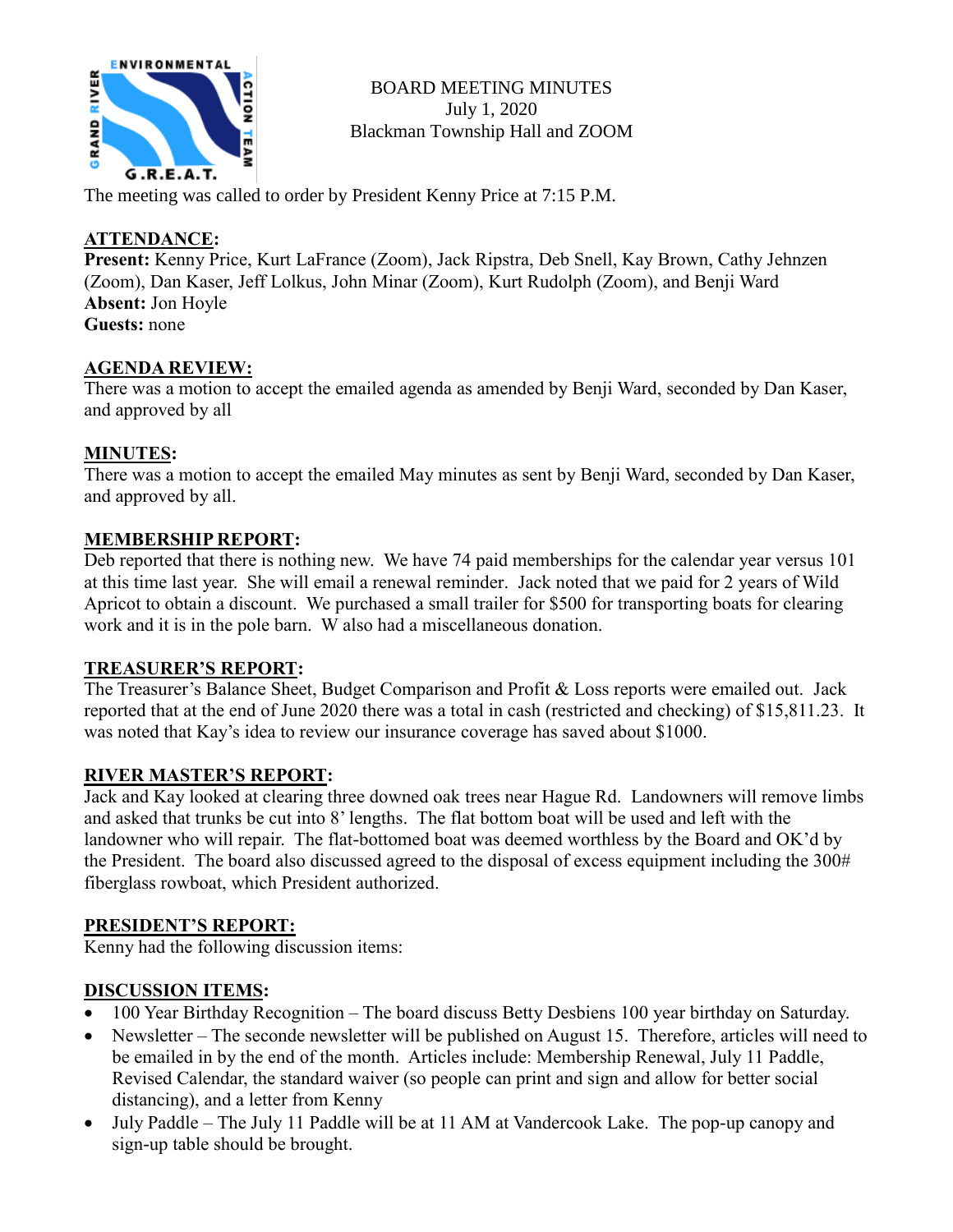- August Paddle The August 8 Paddle will be at Thorn/Watkins Lake. The State Worden has been contacted.
- September River Clean-up There will be two trailers of canoes brought to RA Green park and groups will be split to travel upstream and downstream and return to the launch site. A trailer will be sited at Stonegate. The upstream group will paddle to Monroe St. and return collecting material for disposal at RA Green. The trailer at Stonegate will be brought back to RA Green and the contents transferred to the dumpster.
- October Paddle Baw Beese Lake on the St Joseph River in Hillsdale remains the replacement lake paddle for this month.
- Environmental Actions Kenny would like to see GREAT identify more future environmental actions that the groups can do. Kay will look into recycling activities.
- Vehicle and Event Signage Cathy noted that the artwork is needed to create the Signs at Fritz. Deb will check with another family member and if that falls through we will pay Fritz to create the needed artwork. This should be determined by mid July.
- How to come back in 2021 The board discussed: participating in JAXPO 2021, improving our focus on Environmental Stewardship, and targeting other groups in the use of our equipment.

#### **Standing Committees:**

**Communication/Newsletter:** see above, also additional article responsibilities were assigned. **Finances:** No report. **Activities & Calendar:** No report **Education & Advocacy:** No report. **Annual Cleanup:** No report. **Nominations:** Jon Hoyle may be leaving the board. **GREAT Equipment:** No report. **River Debris Removal:** No report. **GREAT land and building:** No report.

### **AD HOC COMMITTEES:**

**Water Trail:** No report. **Grand River Trail Map and Booklet:** on hold.

### **RELATED GROUPS:**

**Watershed Council**: No report. **Earth Day:** No report. **JCCD:**. No report.

**UNFINISHED BUSINESS:**

Nothing to review.

**NEW BUSINESS:**

Nothing new to review.

### **ADJOURNMENT:**

The meeting was adjourned at 9:02.

The next monthly meeting will be August 5, 2020 tentatively at Summit Township Hall at 7:00 P.M. and via ZOOM.

Kurt Rudolph, Recorder of Minutes